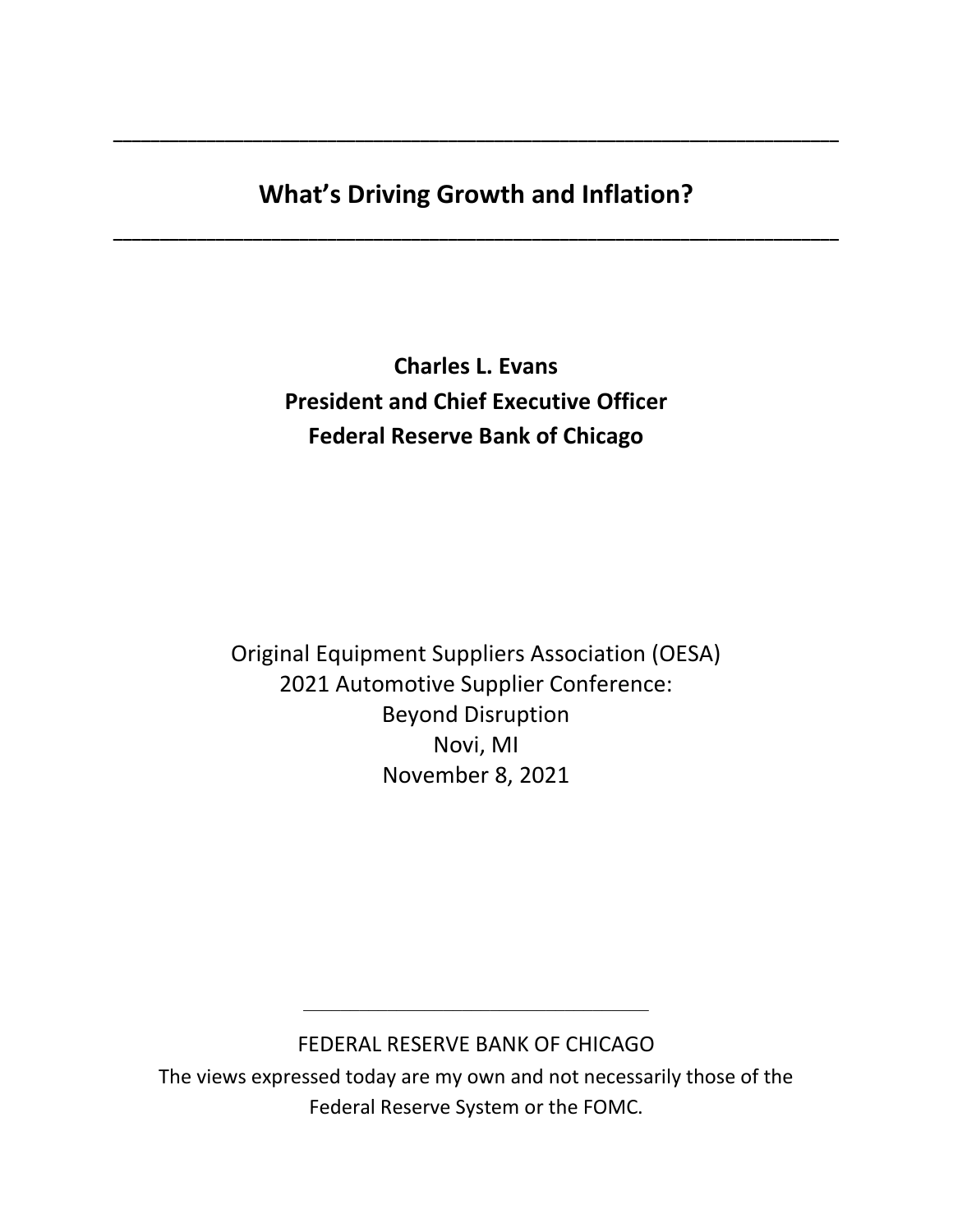# **What's Driving Growth and Inflation?**

Charles L. Evans President and Chief Executive Officer Federal Reserve Bank of Chicago

### **Introduction**

It's a pleasure to address the Automotive Supplier Conference. The auto sector plays a central role in the Midwest and national economies. This year's event, with its focus on the future of the industry, provides an excellent opportunity to discuss my views on the future of the economy and monetary policy. After my formal remarks, I look forward to answering your questions and, very importantly, to hearing about some of the issues you are facing. Your thoughtful comments contribute to better monetary policymaking. So thank you.

And, speaking of policy, this is the point in the speech where I have to remind you that the views I will express today are my own and not necessarily those of the Federal Open Market Committee (FOMC) or the Federal Reserve System.

#### **Setting the stage**

As you know, the Federal Reserve has a congressional mandate to use its policy tools to help promote maximum employment and price stability. The FOMC considers maximum employment to be a broad-based and inclusive goal. For price stability, the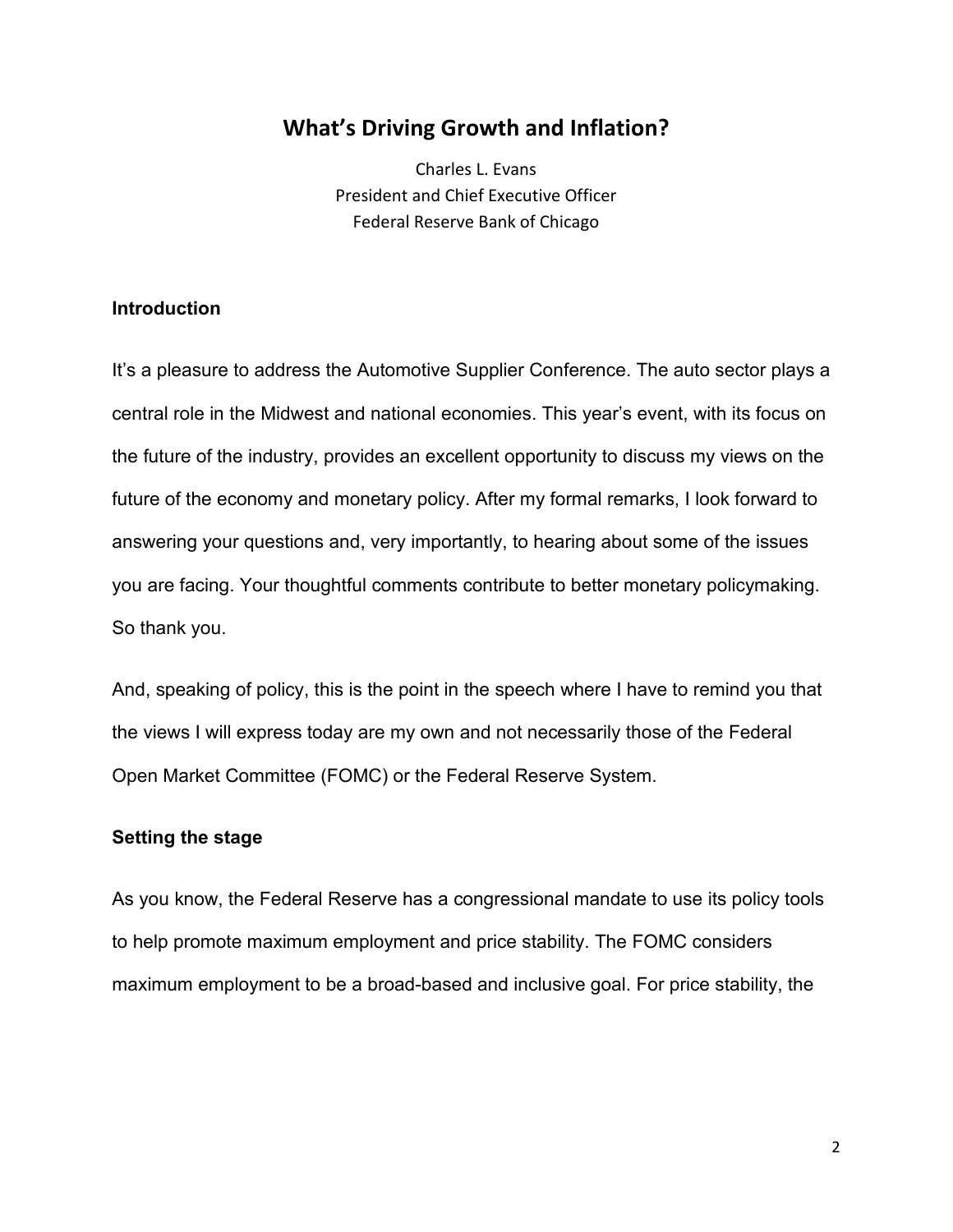Committee seeks inflation that averages 2 percent over time, as measured by the Price Index for Personal Consumption Expenditures (PCE).<sup>[1](#page-2-0)</sup>

So how are we doing? With the onset of the Covid-19 pandemic in March 2020, the U.S. experienced an extremely deep recession as large swaths of the economy shut down to combat the virus. Although the virus has taken a horrible toll on the health and livelihoods of so many people, economic activity in the U.S. did begin to rebound quickly; and by the second quarter of this year, gross domestic product (GDP) had surpassed its pre-pandemic level and has risen further since. The labor market has improved as well. After peaking near 15 percent in April 2020—which for a variety of reasons was an understatement of the true extent of joblessness—the unemployment rate now stands at 4.6 percent.

Given how dire an event the pandemic has been, this economic progress is remarkable. Households and businesses showed amazing ingenuity in finding ways to operate safely. The health care sector was able to develop and deploy vaccines extremely rapidly. And the government provided crucial support through fiscal and monetary policy actions.

Even so, about 4-3/4 million fewer people are working today than were before the pandemic. Furthermore, the recession fell harder on minorities and women, as higher percentages of them work in industries most affected by the pandemic. Some of these workers are still feeling the extra pinch of the pandemic. So, while good progress has

<span id="page-2-0"></span><sup>1</sup> Federal Open Market Committee (2021c).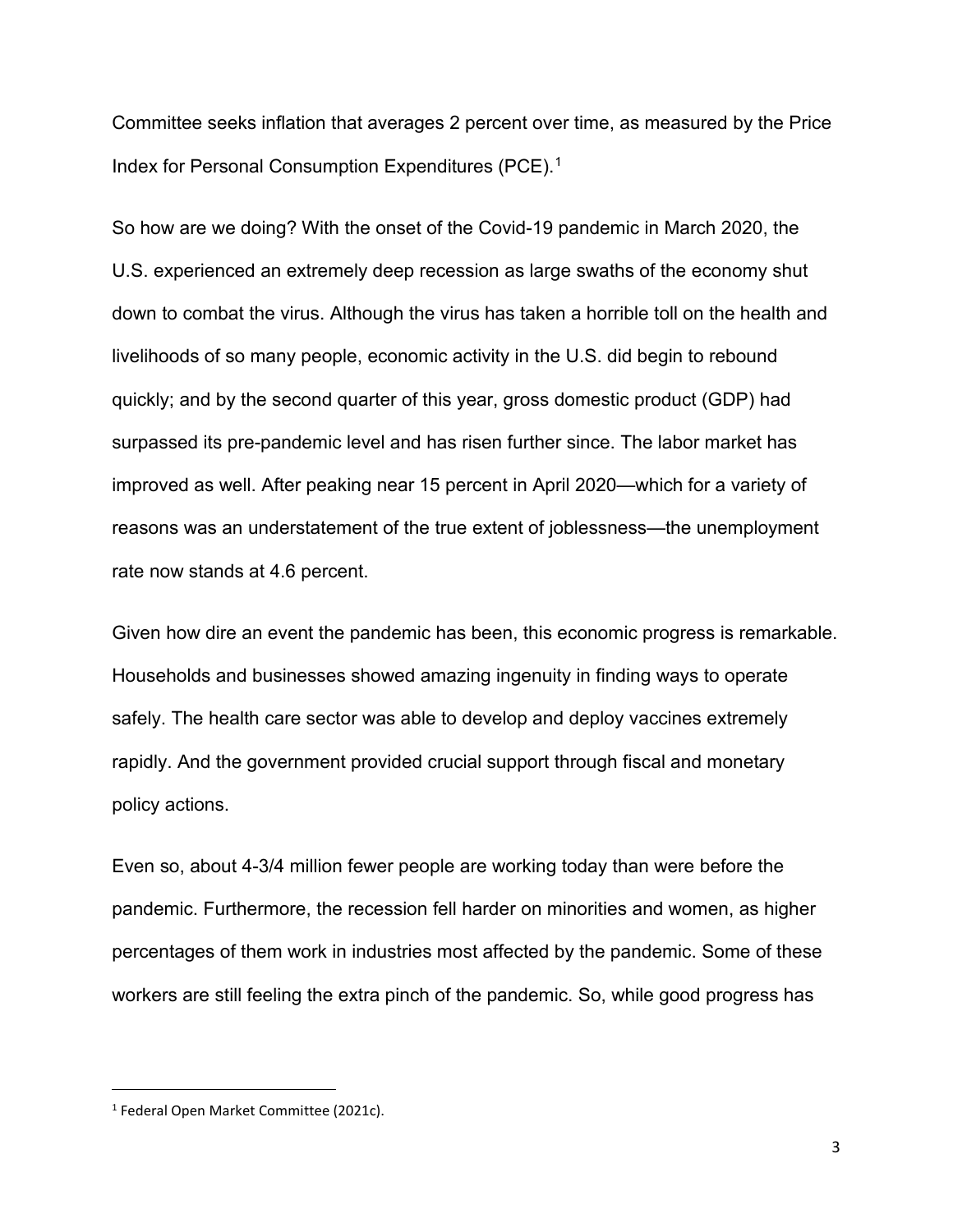been made, we still have a way to go before we meet the FOMC's inclusive employment mandate.

Of course, inflation is the other part of the Federal Reserve's policy mandate. Here, the picture is complex. Sharp declines in demand in sectors heavily hit by the pandemic, such as travel and leisure and hospitality, led to some very weak inflation readings last year. However, this year inflation has picked up sharply. Some of this reflects the normalization of prices in these heavily pandemic-hit sectors. But more generally, the sharp recovery in demand has led to supply chain disruptions and labor shortages. A big question for policymakers today is how much of a mark will these pressures leave on underlying inflation.

Before I get into specifics, I want to emphasize that Covid continues to play a critical role in the economic outlook. The spread of the Delta variant slowed momentum recently. After surging 6.5 percent in the first half of the year, growth in the third quarter decelerated sharply to 2.0 percent. The increases in Covid cases in some countries important to global supply chains also put further pressure on prices.

All of this is a stark reminder that progress on the economy is still very much tied to progress on the virus, and the path forward remains highly uncertain. However, with case counts coming down in the U.S. and further improvements in public health, there's room for optimism. A couple of early readings on business activity in October were strong, and some daily and weekly indicators of consumer spending have ticked up over the past few weeks. Most forecasters are looking for strong growth in the fourth quarter.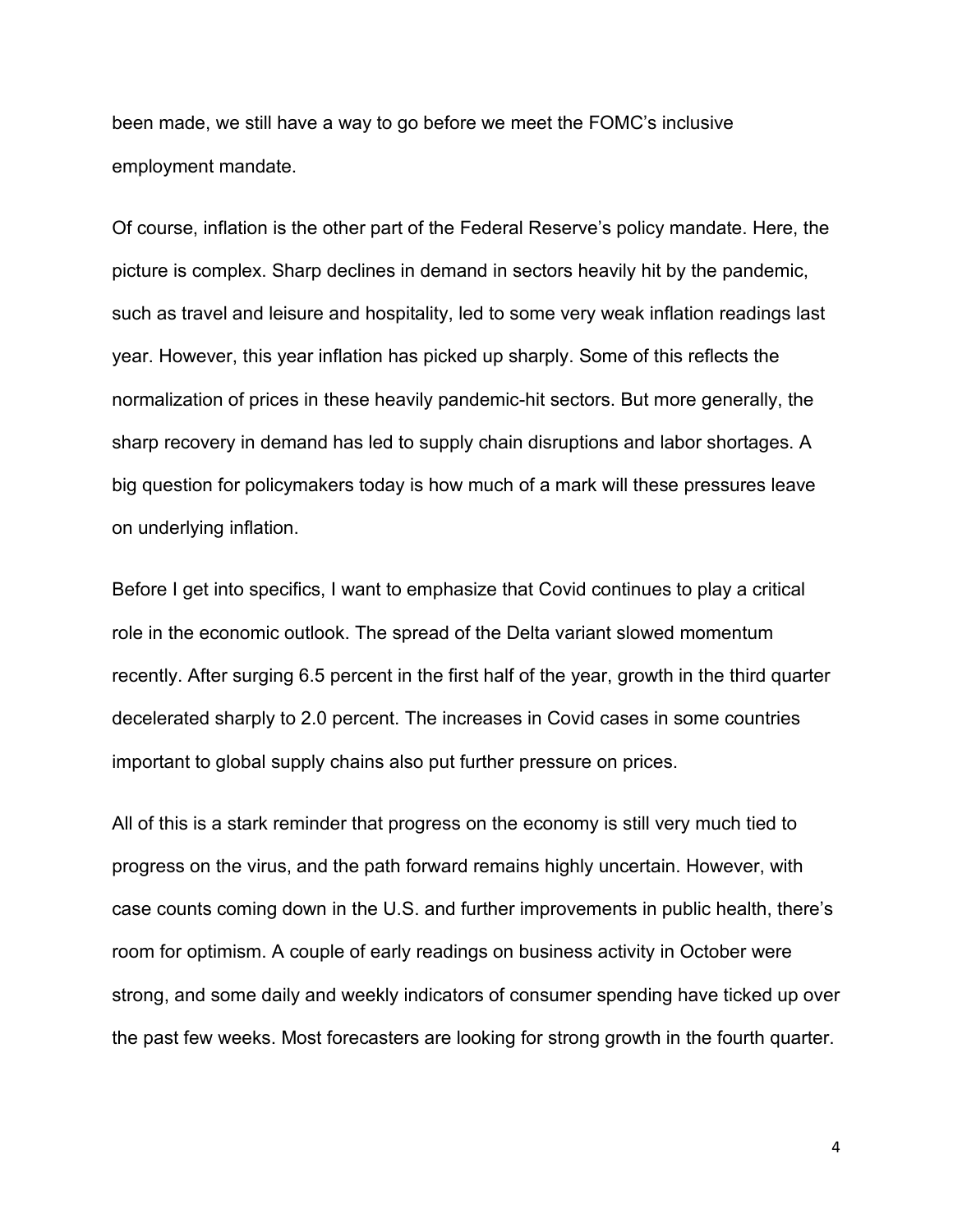#### **The growth outlook remains healthy, though there are risks**

So what lies ahead for growth? Four times a year the FOMC releases its Summary of Economic Projections (SEP), which presents FOMC participants' forecasts of key economic variables over the next three years and for the longer run. Participants also provide their assessments of the appropriate monetary policy that supports those forecasts. The most recent SEP projections were made in mid-September.<sup>2</sup> The median FOMC participant expects growth of 5.9 percent this year and 3.8 percent next year and then growth of 2.5 percent in 2023 and 2.0 percent in 2024. Those are healthy numbers. My own outlook is largely in line with the median SEP projection.

However, this is an evolving situation with a great deal of uncertainty. For example, since these forecasts were made, the impact of the Delta variant and supply constraints have become more evident. I've already mentioned the third-quarter GDP number. In addition, manufacturing output fell 3/4 percent in September after a smaller decline in August. The drop was largely accounted for by lower motor vehicle output as a result of the microchip shortage and disruptions to refining and chemical production due to Hurricane Ida. Still, the flatness in factory output excluding these factors is a sign that supply constraints have taken a broader toll on the manufacturing sector. Now these factors probably represent more of a shift in the timing of growth between 2021 and 2022 than a more lasting softening in activity. But that remains to be seen.

In the labor market, the median SEP forecast has the unemployment rate falling to 3.8 percent by the end of next year and settling in around 3.5 percent in 2023. For

<span id="page-4-0"></span><sup>2</sup> Federal Open Market Committee (2021b).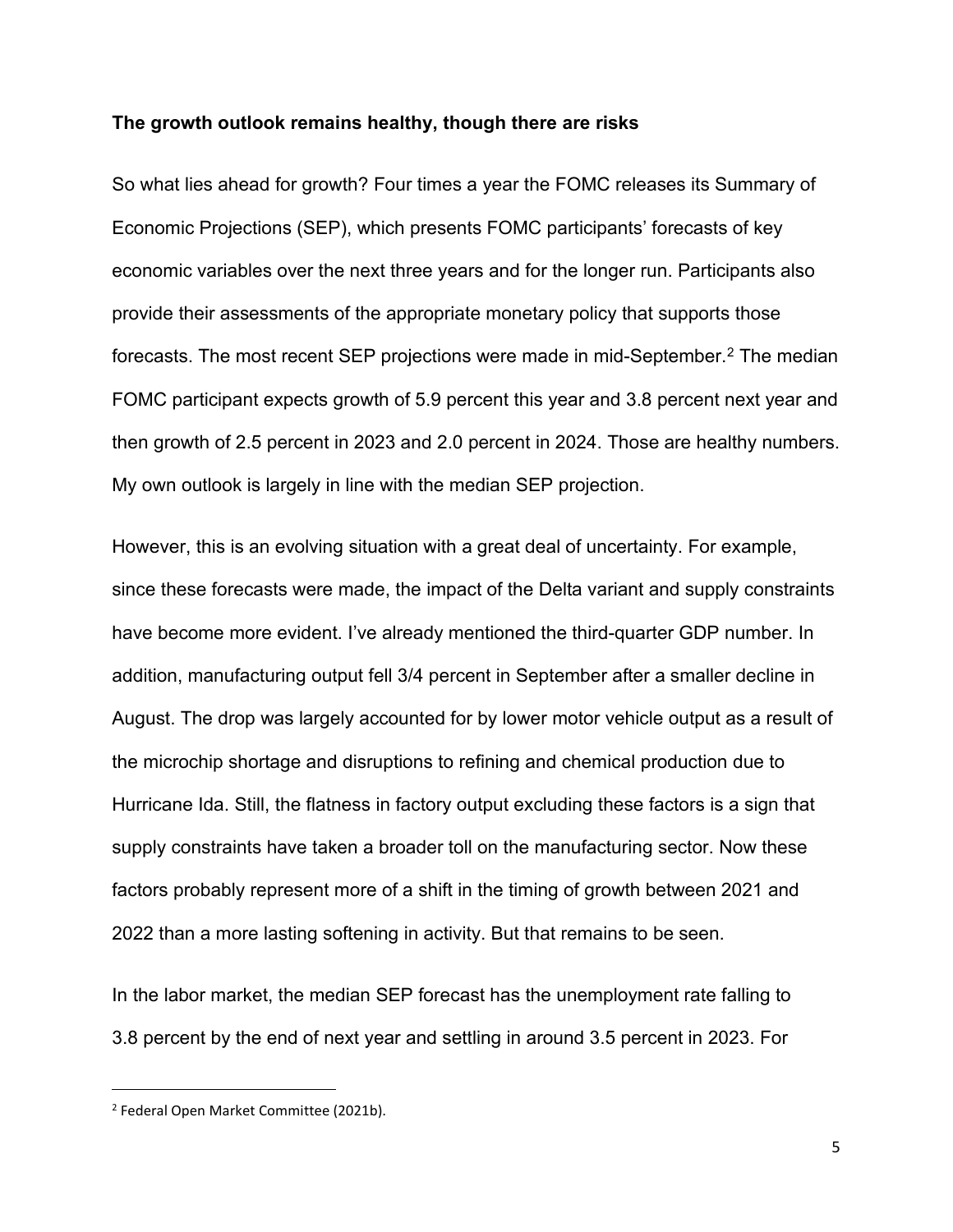comparison, the median projected longer-run unemployment rate is 4 percent. So, by this measure, our full employment goal would be well within sight. Of course, we will be looking at a broader list of labor market indicators when making this assessment. In particular, as I'll discuss in a minute, labor force participation remains depressed, meaning the unemployment rate doesn't tell the whole story about how the labor market is performing.

#### **Supply bottlenecks and labor shortages complicate the inflation situation**

But what about our price stability mandate? Is it close at hand? This is a more complicated question to answer. We've all seen higher prices lately—ranging from a variety of materials input costs to what you are paying at the grocery checkout or at the gas pump. For the 12 months ending in September, the Personal Consumption Expenditures Price Index rose an eye-popping 4.4 percent. As I noted earlier, some of these high readings reflect the normalization of prices in sectors where prices had been depressed during the pandemic. And some reflect short-term supply chain disruptions, shortages of many kinds of workers, and other supply pressures that have accompanied the sharp recovery in demand in many sectors. Those associated cost increases are being passed through to higher consumer prices.

So, a \$64,000 question for monetary policymakers is, how persistent will these price increases be?[3](#page-5-0) I think much of the current surge in inflation is temporary, but that assessment certainly needs explaining. First, the effects on inflation of increases in

<span id="page-5-0"></span><sup>3</sup> The first episode of *The \$64,000 Question* aired on CBS on June 5, 1955. Today, the top prize for the game show would be worth more than \$464,000 after adjusting for inflation.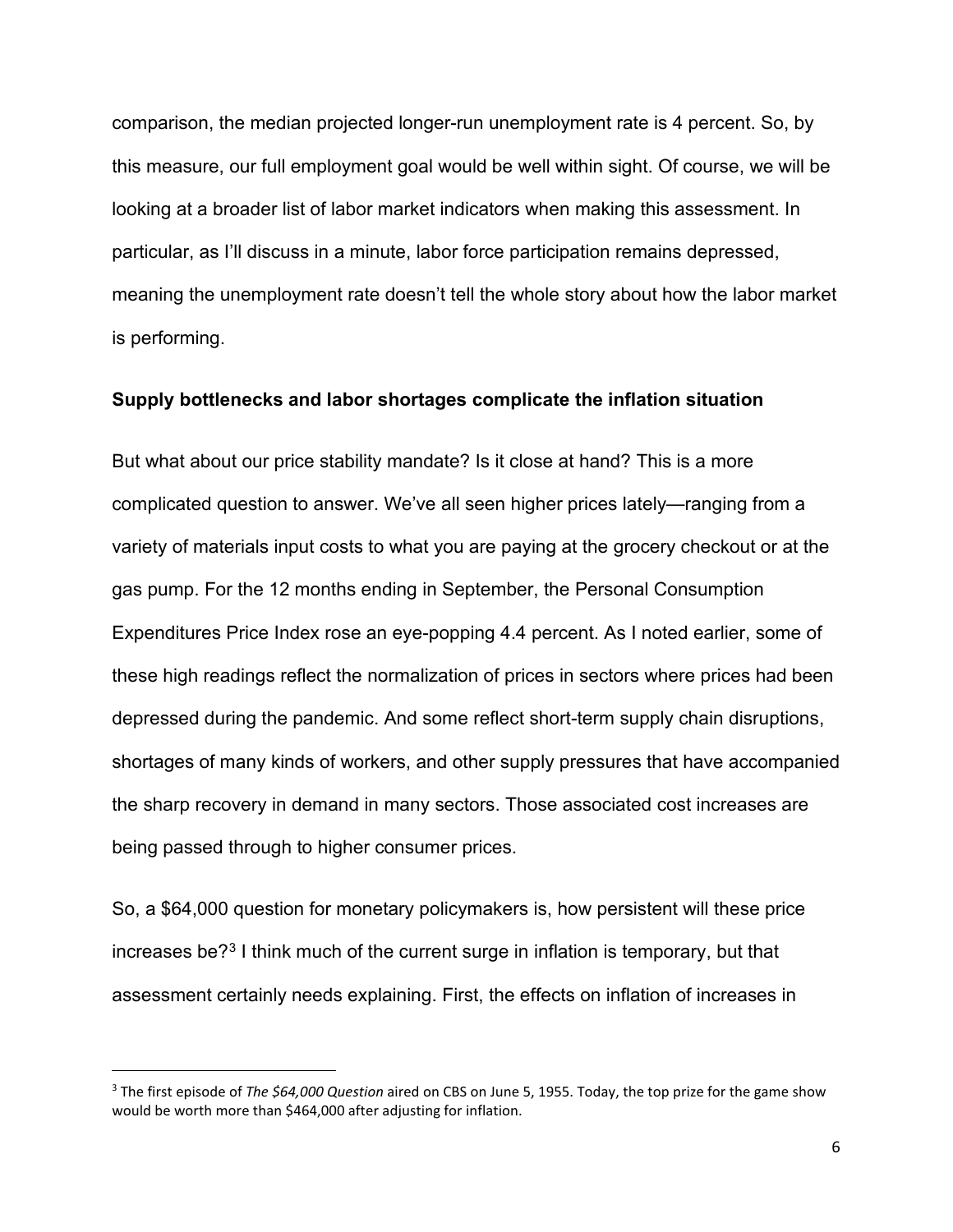prices for those goods and services where demand had been depressed during the pandemic will end as those prices return to more normal levels. That story is pretty simple.

The supply side story is much more complicated. But let me give you one example. The pandemic set in motion many changes. With people forced to spend more time at home, households shifted their spending from services, such as travel or dining out, toward goods, such as appliances for home improvement projects or consumer electronics. And many of these items contain a large number of sophisticated microprocessors. At the same time, expecting a severe and prolonged recession, automakers substantially scaled back their production plans. This included ordering fewer microprocessors used in motor vehicles.

Well, we all know how this story turned out. The demand for vehicles recovered much more robustly than most expected. Meanwhile, chip producers had allocated more product to firms manufacturing consumer electronics and other such items. To this add in a fire in Japan at a major chip producer and some other supply disruptions, such as a drought in Taiwan, and then car and light truck production becomes severely curtailed. Auto and truck production had recovered to a 10-3/4 million unit annual rate around the turn of the year; last summer it had fallen to just about an 8-1/2 million unit rate. The supply disruptions also have spurred an associated surge in vehicle prices.

This is just one story, but in many areas we are seeing producers struggling with such supply bottlenecks. In some cases, lean just-in-time production processes have come under pressure from multiple directions simultaneously as the flood of demand has put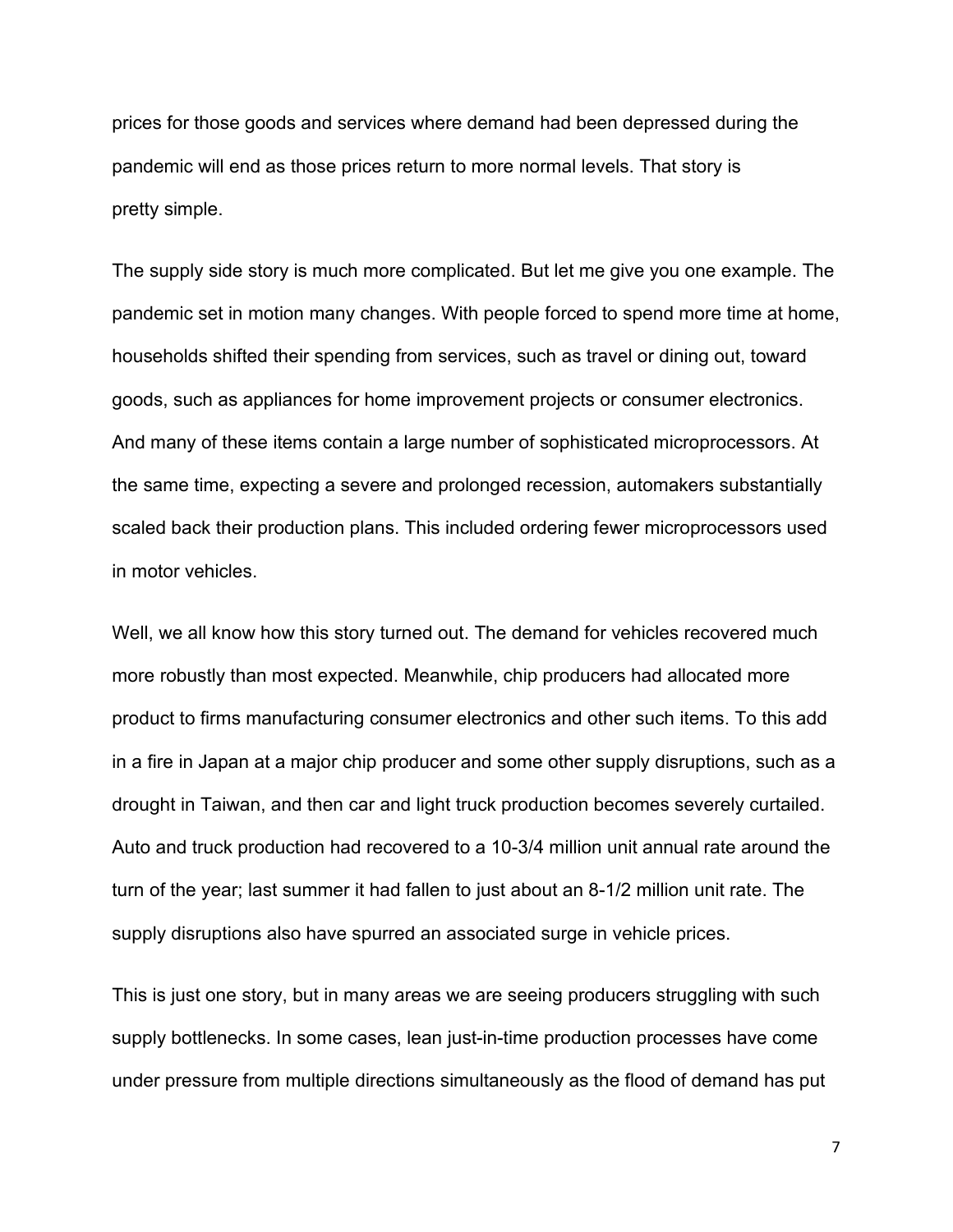logistics systems under immense strain. For example, one contact at a conglomerate that manufactures machinery for a global clientele described how difficulties sourcing a simple \$2 part could delay shipment of a \$10,000 machine. He and others observed that issues such as these are now routine and require careful planning to manage successfully. With many components being sourced from different suppliers often spread around the globe, the potential for delays is compounded. Difficulties in getting shipping containers to the right locations, backups at ports, a trucking fleet impaired by deferred maintenance, and a shortage of drivers have added to the supply pressures.

On top of this, many businesses are reporting difficulties hiring workers. Now, I can't recall a time when managers weren't complaining about hiring difficulties, but in the past that comment has usually been accompanied by the qualification: "And I'm not increasing wages to get them." That's certainly not the case today. We are seeing marked increases in wages, signing bonuses, and benefits as firms try to hire the workers they want.

How is this going to turn out? As introductory economics courses always teach, an increase in demand and reduced supply in a market will cause the price for that good or service to rise. And that increase in price will dampen demand, bring forth more supply, and eventually eliminate the shortage. We have already seen that happen for a few products. For example, the price of lumber more than doubled between February 2020 and this past May as home construction surged late last year. New construction has since softened, and lumber prices have come down about 40 percent since their peak.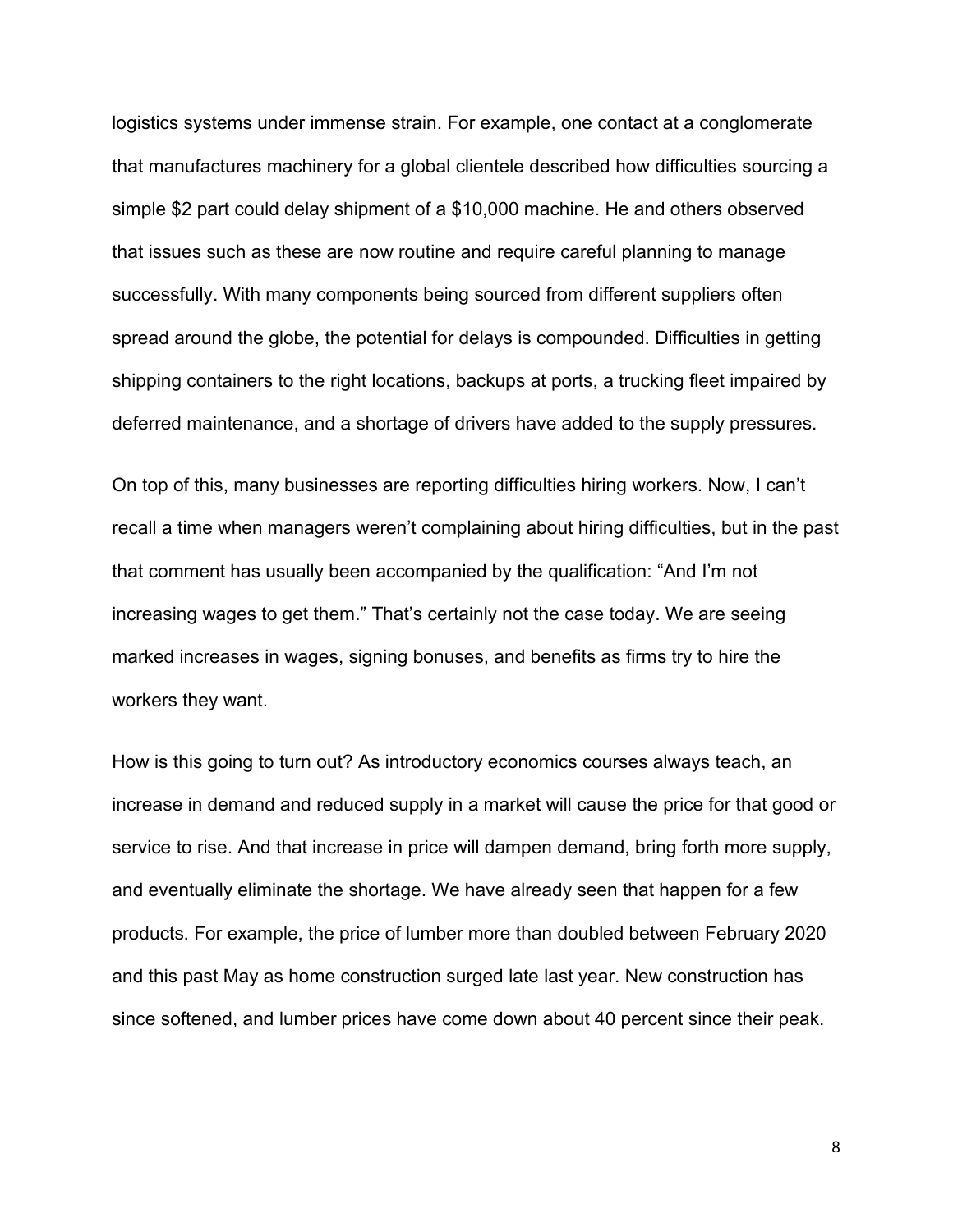Eventually, these adjustments will be behind us and supply and demand conditions will normalize, bringing inflation lower. But how long that process will take is highly uncertain. The issues seem more persistent than many thought they would be a few months ago. And even when the adjustments are done, the prices of some goods and services may be permanently higher. For those whose incomes have not kept pace with inflation, paying higher prices is a hardship.

Let me go into some more detail on supply conditions in the labor market. While there are ample job openings, as I noted, about 4-3/4 million fewer people are employed today than prior to the pandemic. Much of this shortfall reflects people who are on the sidelines right now, not looking for a job.

In economic statistics, the labor force counts how many people are either employed or actively looking for work—so it's a measure of the supply of available workers. Today, about 3 million fewer people are in the labor force than before the pandemic. Given population trends, if the labor force participation rate had held constant, we would have seen an increase of about 1.4 million participants over this time.

What is going on? First, health concerns may still be keeping some people from looking for work. And some workers in leisure and hospitality and other outward-facing industries may be waiting to see that reopening is back for good before committing to a new job. Second, expanded unemployment insurance benefits as well as other fiscal support may have reduced the incentive for some workers to return to the workforce. Third, retirements have surged; my staff estimates that since the pandemic began there have been 1 million or more retirements that cannot be explained by typical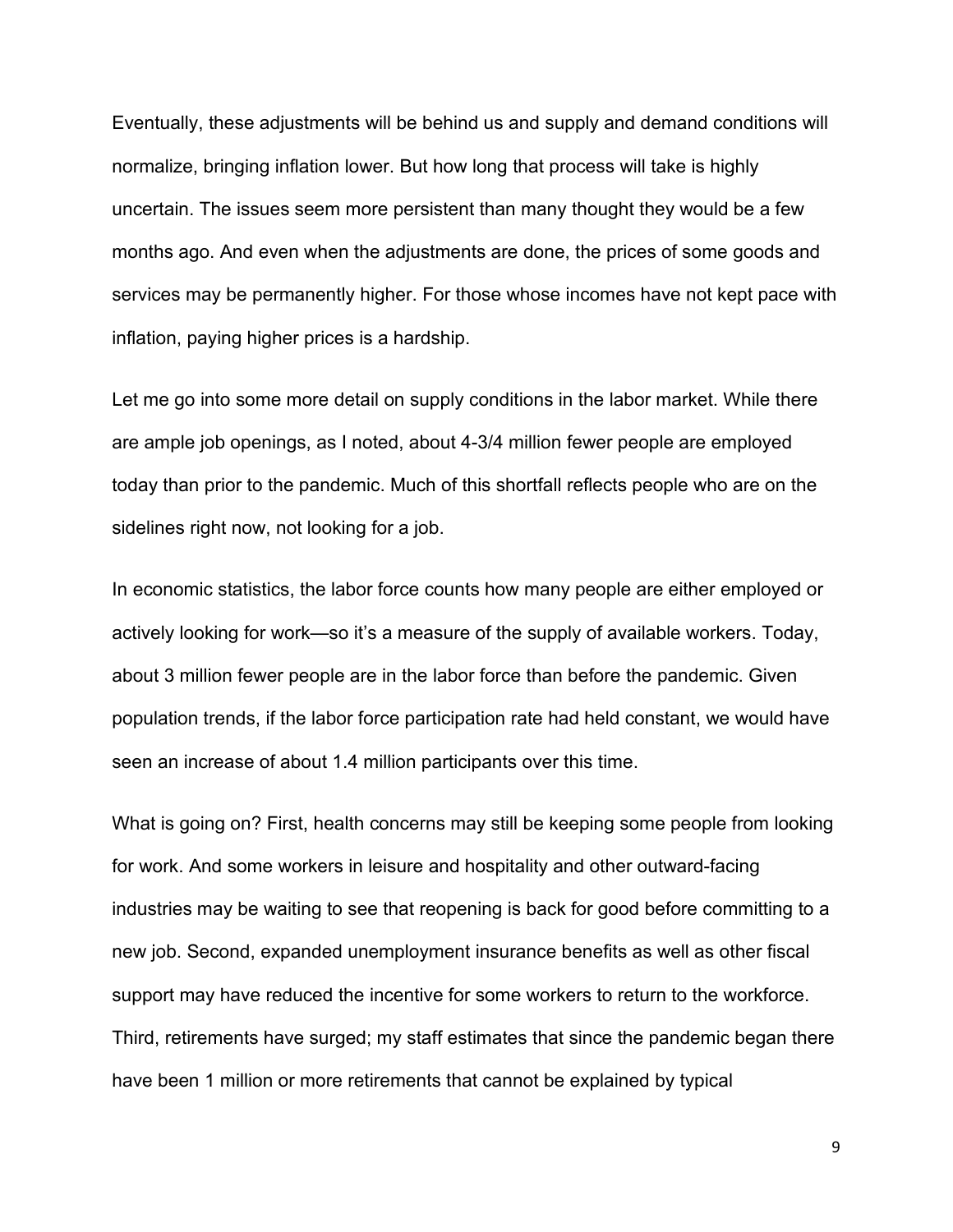demographic trends. Fourth, school closures and childcare concerns have kept some parents of young children out of the labor force.

I do not expect these factors to persist. As public health conditions improve, jobs will become more predictable, as will childcare and school schedules. Expanded unemployment insurance programs have ended, and any savings from other payments will be depleted. Stronger labor market conditions will draw some early retirees—as well as many who now describe themselves as retired—back to work.

So taken altogether, I expect that the currently elevated inflation readings from supply side pressures will eventually fade. That said, I had expected to see more progress by now. And there are some indications that inflationary pressures may be building more broadly. Rents and homeownership costs have accelerated in recent months.<sup>[4](#page-9-0)</sup> And measures such as the Dallas Fed's Trimmed Mean PCE inflation rate that are designed to filter out erratic changes in prices also have picked up recently.<sup>[5](#page-9-1)</sup> These developments deserve careful monitoring and present a greater upside risk to my inflation outlook than I had thought last summer.

### **Implications for inflation and monetary policy**

The big question for the medium- and longer-term inflation outlooks is whether the increases in prices and wages we are seeing today will find their way into the underlying

<span id="page-9-0"></span><sup>4</sup> Rents and owner-equivalent rents that are imputed for households owning their primary residence account for almost 40 percent of the core Consumer Price Index and a much smaller, though still significant, 17 percent share of the core Personal Consumption Expenditures Price Index. Measures of core inflation strip out volatile food and energy components.

<span id="page-9-1"></span><sup>5</sup> The Dallas Fed's Trimmed Mean PCE inflation rate is available online, https://www.dallasfed.org/research/pce.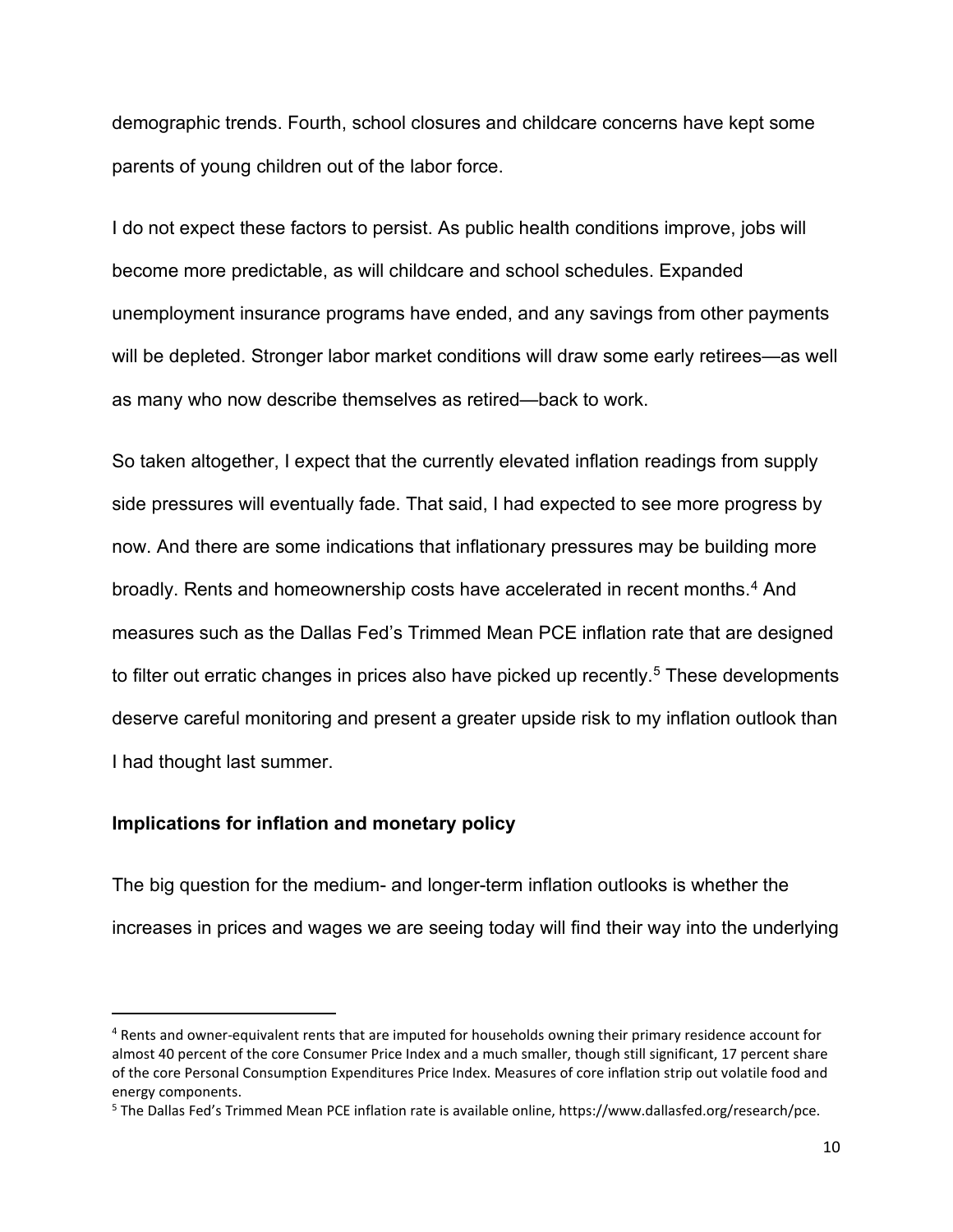wage and price setting mentality of households and businesses. In other words, are businesses and workers going to expect continually larger increases in wages and prices, so that we will have transitioned to permanently higher inflation? Or do they interpret the current situation as a reaction to temporary supply side factors, so that once those ease, we will return to an environment more like what we saw prior to the pandemic?

These are difficult questions to answer. But if you look at surveys of households or measures derived from financial markets, longer-run inflation expectations appear either roughly in line with or even a bit below the FOMC's 2 percent average inflation goal. So, with the caveat that none of these indicators are very precise, they signal today's outsized inflation as being temporary.

The median FOMC participant also expects the recent surge in inflation to be temporary. The median SEP projection made in mid-September is for inflation to end the year at 4.2 percent before quickly dropping to 2.2 percent in 2022 and 2023 and moving slightly lower in 2024 to 2.1 percent. And I would note that the stance of monetary policy underlying this forecast is highly accommodative. The median projection for the federal funds rate has one 25 basis point increase occurring next year and then three rate hikes in each of 2023 and 2024.

This path reflects the forward guidance the Federal Open Market Committee has given about interest rates for more than a year and reaffirmed at our meeting last week. $6$  That

<span id="page-10-0"></span><sup>6</sup> This forward guidance has been included in FOMC statements since September 2020 (see Federal Open Market Committee, 2020b). For the latest FOMC statement, issued on November 3, 2021, see Federal Open Market Committee (2021a).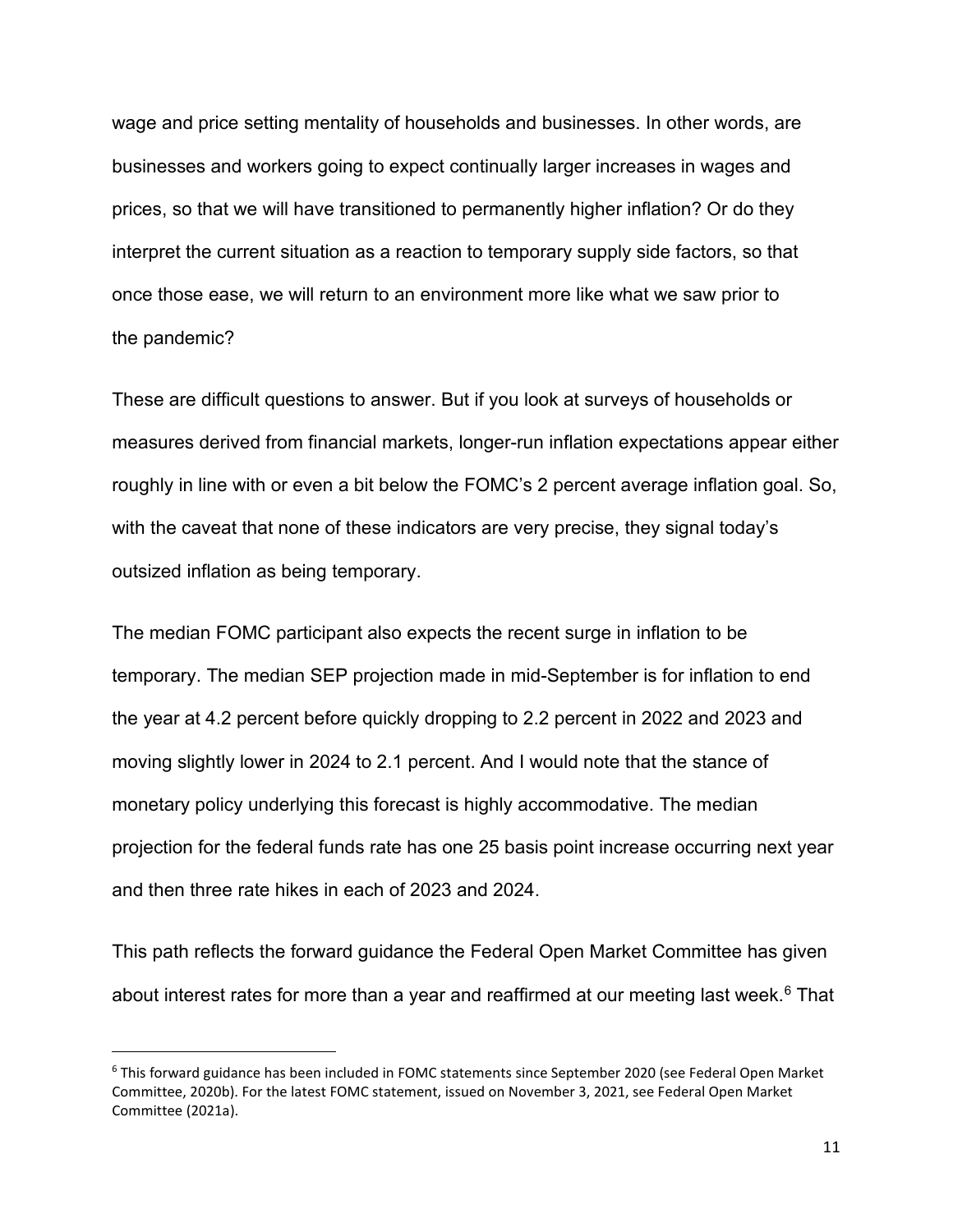is, rates will remain at their current zero to 1/4 percent range "until labor market conditions have reached levels consistent with the Committee's assessments of maximum employment and inflation has risen to 2 percent and is on track to moderately exceed 2 percent for some time."[7](#page-11-0) And even after that, the Committee expects to maintain an accommodative stance until that inflation outcome is in fact achieved.

Of course, since early in the pandemic, the Fed also has been purchasing Treasuries and agency mortgage-backed securities—first to assist key financial markets to function effectively and then to help the recovery by further easing financial conditions. Last December the FOMC stated its intention to continue asset purchases at a pace of at least \$120 billion per month until substantial further progress was made toward our maximum employment and price stability goals.<sup>[8](#page-11-1)</sup> At last week's meeting, the Committee judged that the economy had met this test. $9$  So later this month, we will begin to gradually reduce the monthly pace of purchases. At the moment, the expected pace of tapering could result in our net purchases ceasing entirely by the middle of next year. However, we are prepared to adjust the pace if warranted by changes in the economic outlook.

Furthermore, this tapering decision does not imply any direct signal regarding our interest rate policy. We continue to articulate a different and more stringent test for the economic conditions that would need to be met before raising the federal funds rate. So, the exact timing of that rate path will depend on economic outcomes. As you can see,

<span id="page-11-0"></span><sup>7</sup> Federal Open Market Committee (2020b, 2021a).

<span id="page-11-1"></span><sup>8</sup> Federal Open Market Committee (2020a).

<span id="page-11-2"></span><sup>9</sup> Federal Open Market Committee (2021a).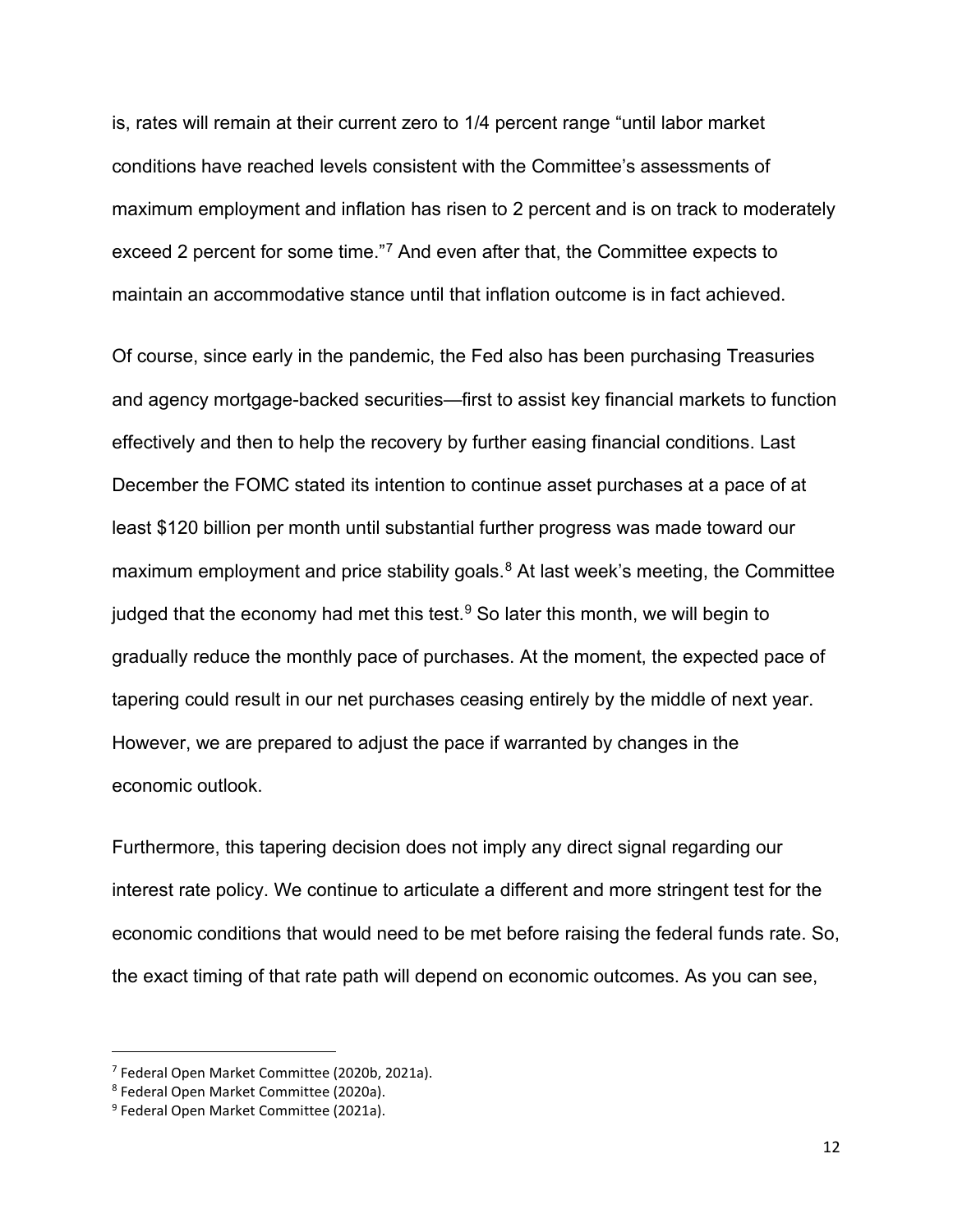there are many uncertainties to the outlook and changing circumstances could lead the FOMC to move up or delay rate increases. But judging from where the economy stands today, it looks like we are in for a low rate environment for some time to come.

Thank you. And now, I look forward to your questions.